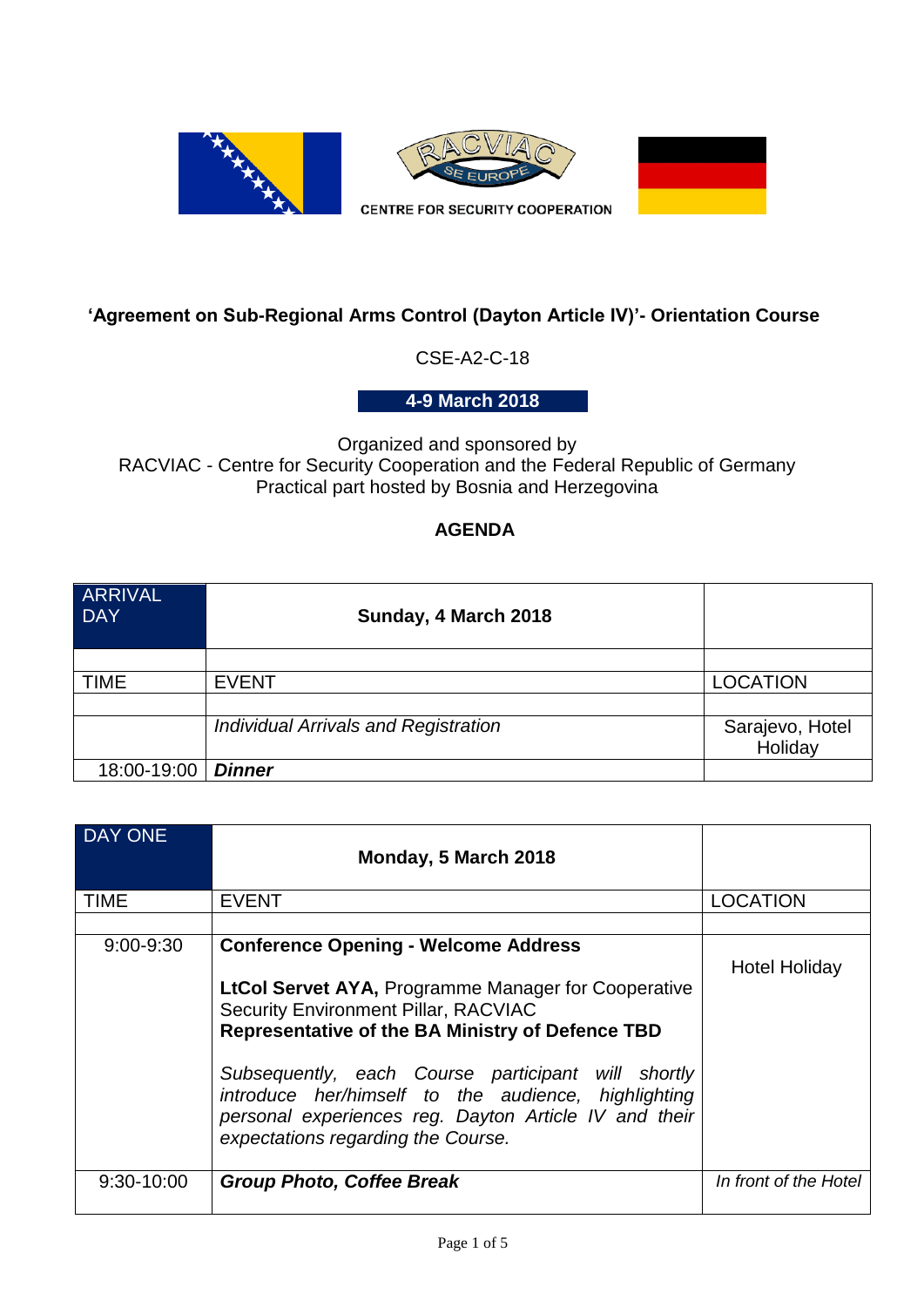| 10:00 -12:00 | History and Development of the Agreement - National<br><b>View</b>                                                                                                                                                                                                             | <b>Hotel Holiday</b> |
|--------------|--------------------------------------------------------------------------------------------------------------------------------------------------------------------------------------------------------------------------------------------------------------------------------|----------------------|
|              | <b>Speakers:</b><br>Pre-signing developments and signing of the<br><b>Agreement</b><br>Mr Momir BRAJIC, Head of Department for the NATO<br>and PfP, Ministry of Foreign Affairs of Bosnia and<br>Herzegovina                                                                   |                      |
|              | <b>Implementation of the Agreement</b><br>Mr Igor KUŽELKA, Minister counsellor, Head of the<br>CSDP&Arms Control Department, Ministry of Foreign<br>affairs of the Republic of Serbia                                                                                          |                      |
|              | Process of regional ownership<br>Ms Vana VOJINOVIĆ, Director of the Directorate for<br>Regional Organizations and Initiatives, Ministry of<br><b>Foreign Affairs of Montenegro</b>                                                                                             |                      |
|              | Way forward and sharing of experience and lessons                                                                                                                                                                                                                              |                      |
|              | learned<br>Ms Svjetlana ŠIMIČIĆ, Head of Arms Control Division,<br>Ministry of Defence of the Republic of Croatia                                                                                                                                                              |                      |
|              | <b>Role of the OSCE</b><br>Mr Robin MOSSINKOFF, Head of the FSC Support<br>Section, Conflict Prevention Centre of the Secretariat of<br><b>OSCE</b>                                                                                                                            |                      |
|              | Q&A                                                                                                                                                                                                                                                                            |                      |
| 12:00- 13:30 | Lunch                                                                                                                                                                                                                                                                          |                      |
| 13:30-14:15  | <b>Annual Exchange of Information, Notifications</b><br>- Information on the command organization and<br>personnel of the Armed forces, objects of inspection,<br>declared sites, location of armaments, changes in<br>organizational structures<br>- Formats of notifications | <b>Hotel Holiday</b> |
|              | <b>Speaker: LtCol Holger SASSE, Arms Control</b><br><b>Inspector, Bundeswehr verification centre</b>                                                                                                                                                                           |                      |
| 14:15-14:45  | <b>Coffee Break</b>                                                                                                                                                                                                                                                            |                      |
| 14:45-15:00  | <b>Protocol on Reduction</b><br>- Procedures and criteria for reduction of different kinds<br>of armaments                                                                                                                                                                     | <b>Hotel Holiday</b> |
|              | Speaker: LtCol Dragan STOJANOVIĆ, Arms control<br>inspector, Verification Centre of the Republic of<br><b>Serbia</b>                                                                                                                                                           |                      |
| 15:00-15:30  | <b>Protocol on Existing Types (POET)</b>                                                                                                                                                                                                                                       | <b>Hotel Holiday</b> |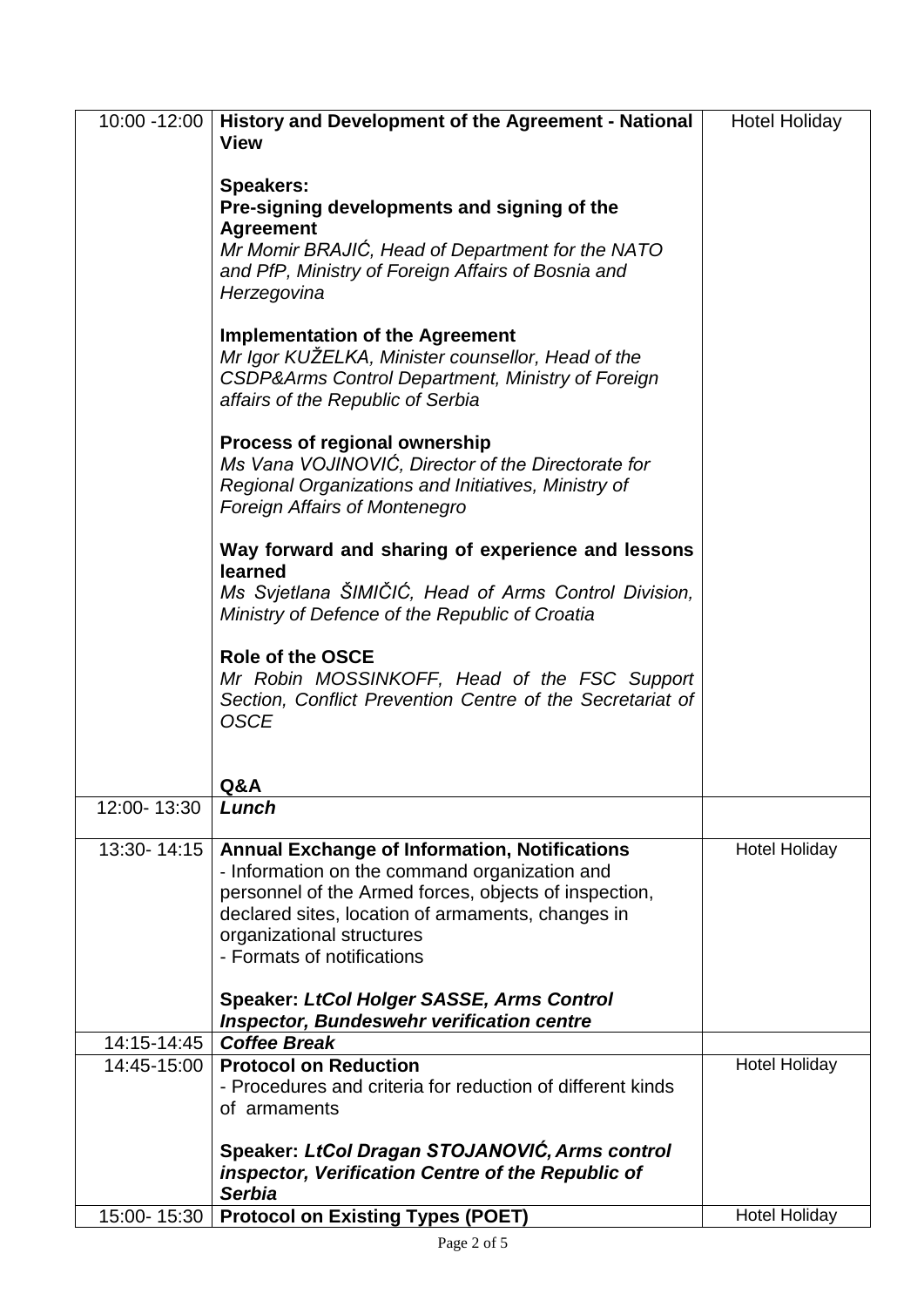|             | - Introduction of categories, sub-categories, ceilings and<br>holdings<br>- Armaments limited by the Agreement (ALA) and<br>lookalikes (ALA) (Identification, recognition, updates of<br>new versions/types). |  |
|-------------|---------------------------------------------------------------------------------------------------------------------------------------------------------------------------------------------------------------|--|
|             | Speaker: LtCol Robert GOLI, Arms Control Inspector,<br><b>Ministry of Defence of Montenegro</b>                                                                                                               |  |
| 15:30-16:00 | <b>Wrap-up of Day One</b><br><b>Questions and Answers</b>                                                                                                                                                     |  |
| 18:00-20:00 | Welcome dinner<br>(Dress code: Suit/Jacket & Tie)                                                                                                                                                             |  |

| <b>DAY TWO</b> |                                                                                                                                                                                                                                                                                                                                                                                        |                      |
|----------------|----------------------------------------------------------------------------------------------------------------------------------------------------------------------------------------------------------------------------------------------------------------------------------------------------------------------------------------------------------------------------------------|----------------------|
|                | Tuesday, 6 March 2018                                                                                                                                                                                                                                                                                                                                                                  |                      |
| <b>TIME</b>    | <b>EVENT</b>                                                                                                                                                                                                                                                                                                                                                                           | <b>LOCATION</b>      |
| $9:00 - 10:00$ | Protocol on Inspection: Sections I, II and III<br>Experience of an Inspector/Escort:<br>- Basic definitions, general obligations<br>- Pre-inspection requirements<br>- Practical examples based on the experience of a<br>lecturer<br>Speaker: LtCol Branislav DROBAC, Inspector for<br>agreements on Arms control, Ministry of Defence of                                             | <b>Hotel Holiday</b> |
|                | <b>Bosnia and Herzegovina</b>                                                                                                                                                                                                                                                                                                                                                          |                      |
| 10:00-10:15    | <b>Coffee Break</b>                                                                                                                                                                                                                                                                                                                                                                    |                      |
| 10:15-11:15    | Protocol on Inspection: Sections IV and V<br>- Notification of intent to inspect<br>- Preparation of an inspection<br>- Timeline planning<br>- Procedures at the point of entry/exit<br>Speaker: LtCol Branislav DROBAC, Inspector for<br>agreements on Arms control, Ministry of Defence of<br><b>Bosnia and Herzegovina</b>                                                          | <b>Hotel Holiday</b> |
| 11:15-12:00    | Protocol on Inspection: Sections VI and VII<br>Conduct of an inspection:<br>- Rights and obligations of inspectors and escorts<br>- Work of the advance party<br>- Local escorts<br>- Briefing<br>- Site diagram<br>- Behaviour of inspectors/escorts/local escorts<br>- Photography rules<br>Speaker: LTC Miljenko HAJSOK, Article IV Senior<br><b>Inspector, Republic of Croatia</b> | <b>Hotel Holiday</b> |
| 12:00-13:30    | Lunch                                                                                                                                                                                                                                                                                                                                                                                  |                      |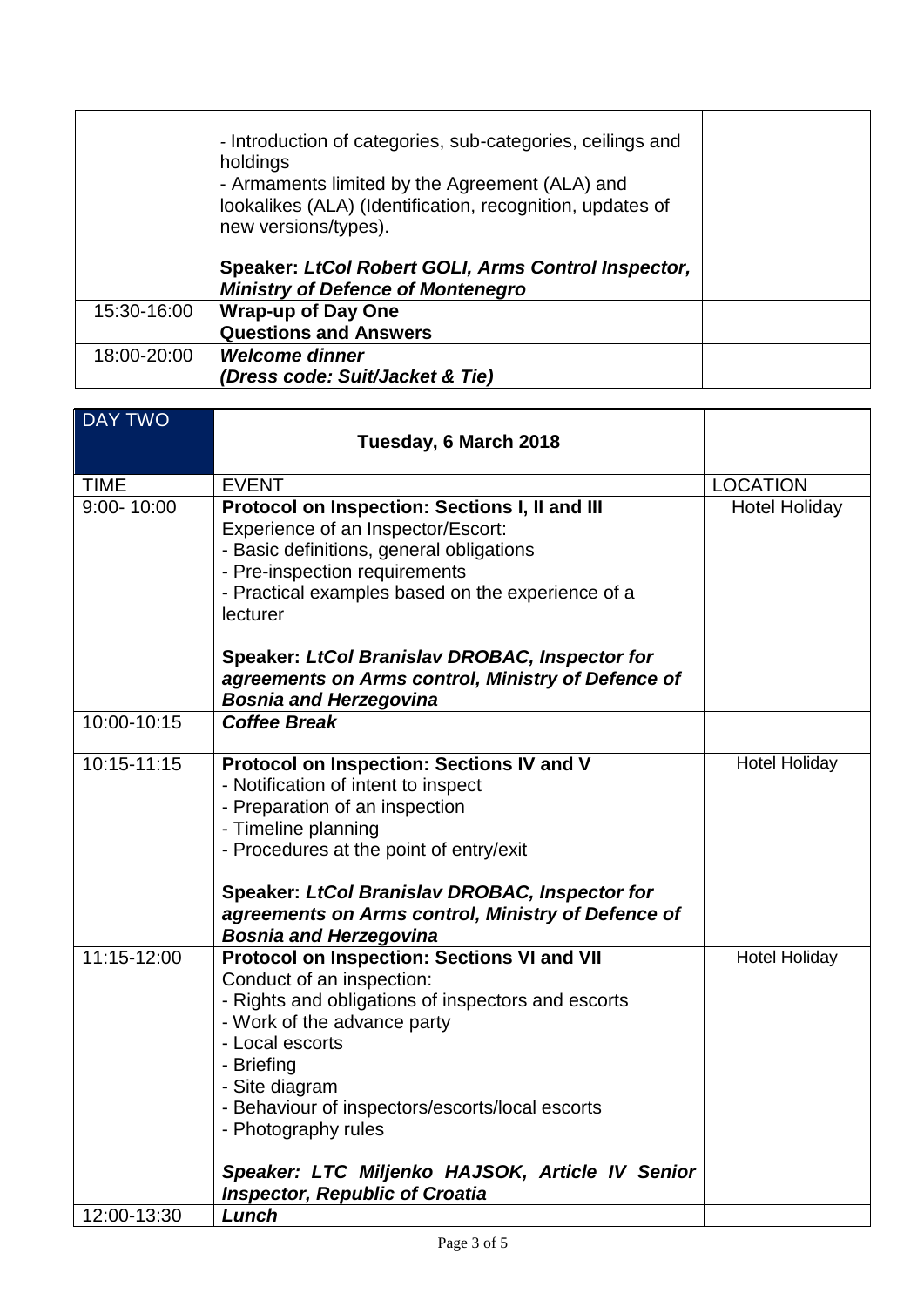| 13:30-14:30 | <b>Protocol on inspection: Section X</b><br>- Inspection Report<br>Speaker: LtCol Dragan STOJANOVIĆ Arms control<br>inspector, Verification Centre of the Republic of<br><b>Serbia</b> | <b>Hotel Holiday</b> |
|-------------|----------------------------------------------------------------------------------------------------------------------------------------------------------------------------------------|----------------------|
| 14:30-15:00 | Integration of OSCE guest observers, SOP<br>Speaker: LtCol Robert GOLI, Arms Control Inspector,<br><b>Ministry of Defence of Montenegro</b>                                            | <b>Hotel Holiday</b> |
| 15:00-15:15 | <b>Coffee Break</b>                                                                                                                                                                    |                      |
| 15:15-16:30 | Preparation of the training inspection, POE<br>procedures:<br>- Teams assembly<br>- Planning<br>- Notification<br>Syndicate work (moderated by lecturers)                              |                      |
| 18:00-19:00 | <b>Dinner</b>                                                                                                                                                                          | ,,                   |

| <b>DAY THREE</b> | Wednesday, 7 March 2018                               |                 |
|------------------|-------------------------------------------------------|-----------------|
| <b>TIME</b>      | <b>EVENT</b>                                          | <b>LOCATION</b> |
| 9:00             | Departure to the declared site                        |                 |
| 10:00-13:00      | Demonstration inspection performed by the lecturers   |                 |
| 13:00-14:00      | <b>Lunch at the site</b>                              |                 |
| 14:00-15:00      | Wrap-up                                               |                 |
|                  | Preparation for the participants' training inspection |                 |
| 19:30-21:30      | <b>Dinner</b>                                         |                 |

| <b>DAY FOUR</b> | Thursday, 8 March 2018                                                                                                                                                                                                                                                                                                                                                                                                                                                                                                                                            |                 |
|-----------------|-------------------------------------------------------------------------------------------------------------------------------------------------------------------------------------------------------------------------------------------------------------------------------------------------------------------------------------------------------------------------------------------------------------------------------------------------------------------------------------------------------------------------------------------------------------------|-----------------|
|                 |                                                                                                                                                                                                                                                                                                                                                                                                                                                                                                                                                                   |                 |
| TIME            | <b>EVENT</b>                                                                                                                                                                                                                                                                                                                                                                                                                                                                                                                                                      | <b>LOCATION</b> |
| 9:00            | Departure to the declared site                                                                                                                                                                                                                                                                                                                                                                                                                                                                                                                                    |                 |
| 10:00-15:00     | Training inspection, including Inspection Report and                                                                                                                                                                                                                                                                                                                                                                                                                                                                                                              |                 |
|                 | Debriefing (participants), Lunch                                                                                                                                                                                                                                                                                                                                                                                                                                                                                                                                  |                 |
| 15:00-16:00     | <b>Evaluation of the Course</b><br>All the participants and lecturers are expected to<br>contribute substantially to the Course conclusions, which<br>will be an essential part of the Course Report to be<br>compiled by the Course Coordinator. The Course Report,<br>indicating the way ahead, will be made available to all<br>participants within a few days after the completion of the<br>Course on the RACVIAC website and shall serve as a<br>means of communication on the subject matter.<br>Distribution of the Participation Certificates and Course |                 |